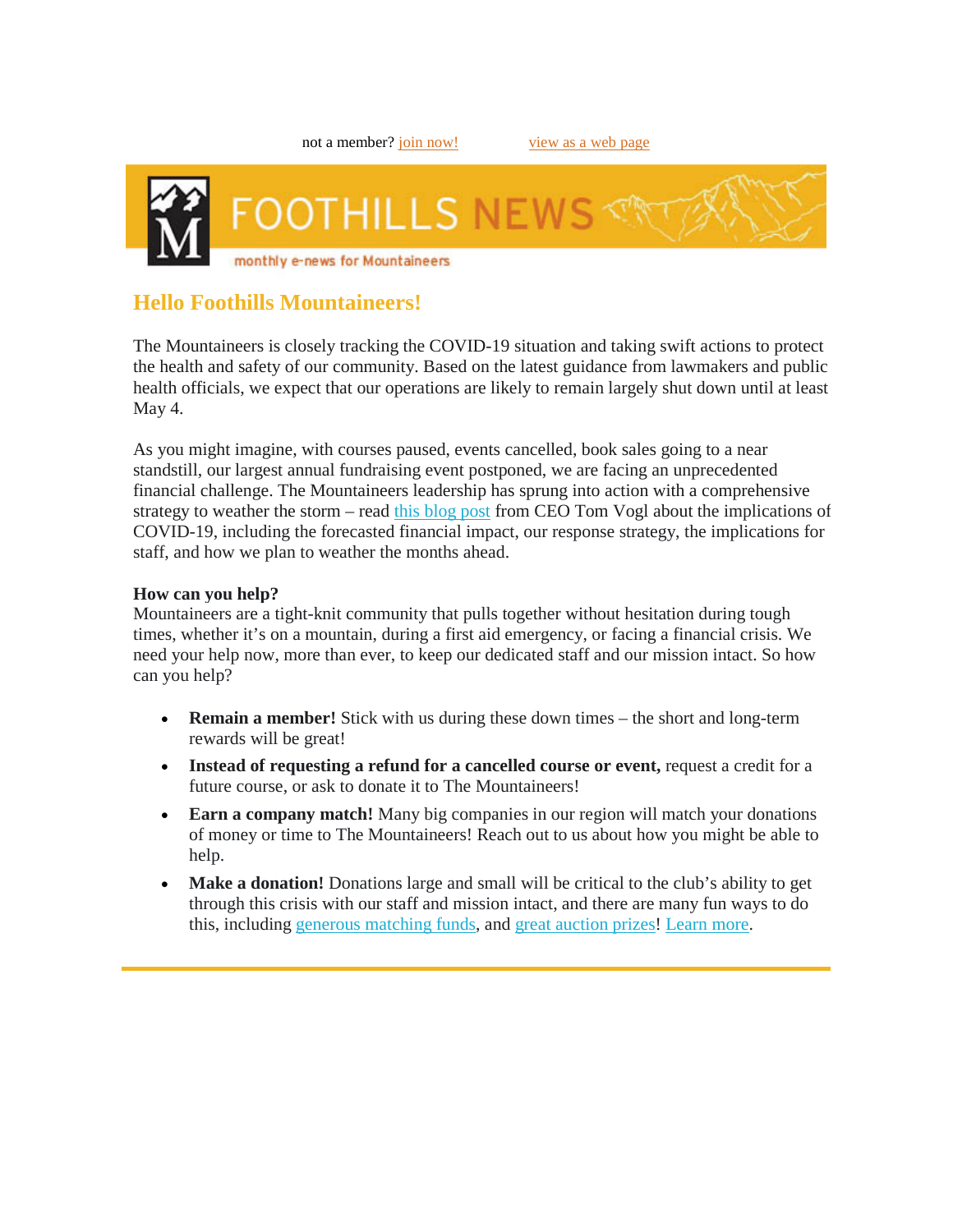

# **Announcing the Virtual Education Center**

We're excited to invite you to check out our new Virtual Education Center, your home base for accessing all of our great virtual learning tools! Find activities, events, and classes held online and browse our educational resources for skills and more.

[Learn](https://www.mountaineers.org/blog/introducing-the-virtual-education-center-calendar) More

# **Time On Your Hands? Help Keep Our Community Connected!**

With all the uncertainty in our world right now, we want you to know that we value the connections we have with all the Foothills Branch Mountaineers members. This can be a particularly frustrating time for people who love to be outdoors, but remember that you are part of a community that really cares. We encourage you to find ways to connect with one another and share words of encouragement. Here are a few ideas for staying active and connected while keeping things hyperlocal!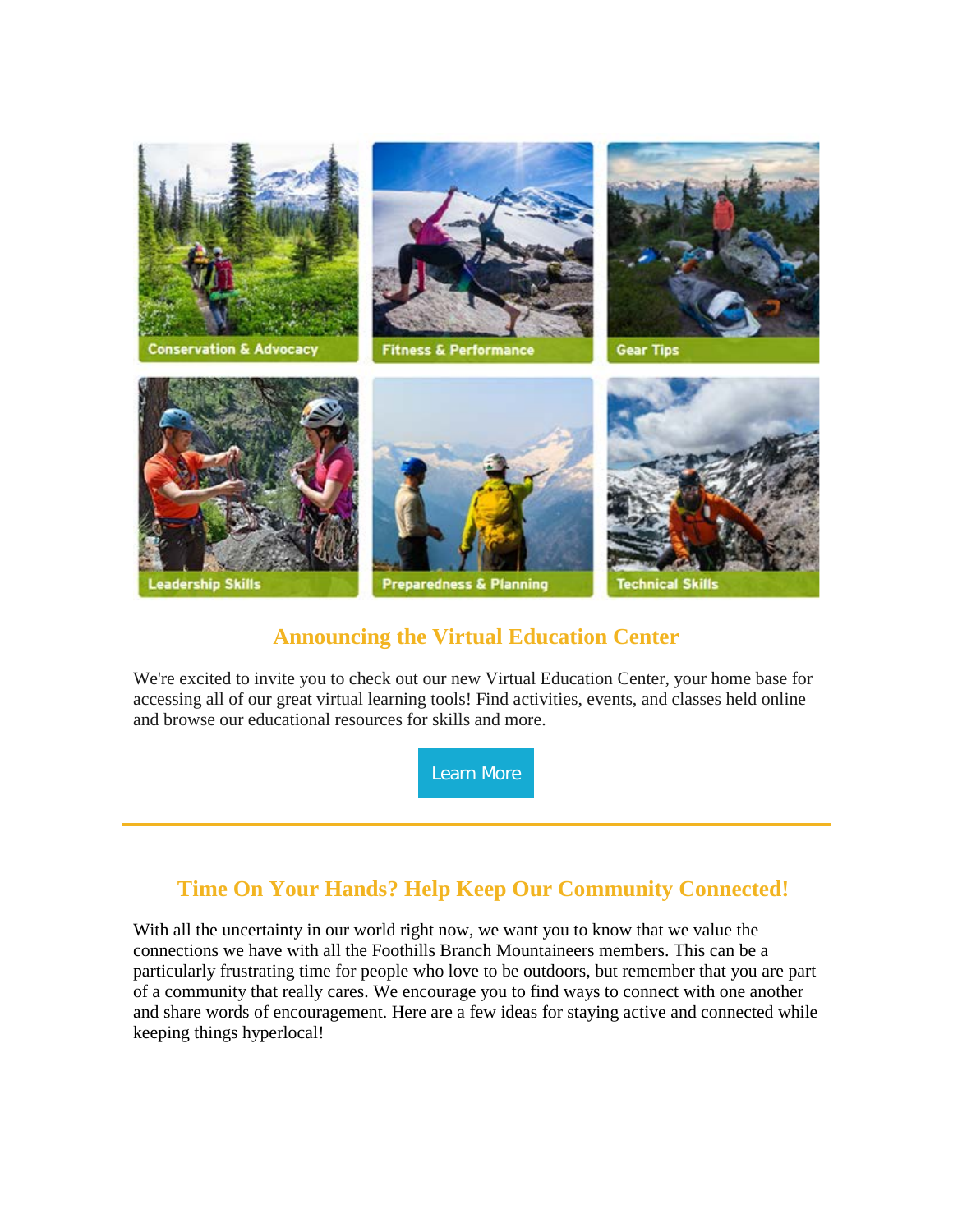



### **How To: Stay Home, Stay Healthy**

On March 23, 2020, Governor Inslee issued a stay home, stay healthy order for Washington state. Find out what this means for your recreational life and get ideas for ways to stay connected to your outdoor identity while keeping it hyperlocal.

[Learn](https://www.mountaineers.org/blog/how-to-stay-home-stay-healthy) More

# **Events, Courses, Clinics, Seminars**

**All activities, courses, clinics, and seminars are subject to change** and can be cancelled or rescheduled at any time. Please stay up-to-date by visiting our website or reaching out to the appropriate leader.

### **[Lightweight Hiking and Backpacking Gear Seminar](https://www.mountaineers.org/locations-lodges/foothills-branch/committees/foothills-hiking-backpacking/foothills-backpacking-committee/seminars-clinics/lightweight-hiking-backpacking-gear-seminar-online-classroom-1) | Apr 13**

Learn how to carve 10%-50% from your pack weight in an affordable and safe way. This class offers information on some of the latest lightweight and ultralight options. This seminar will be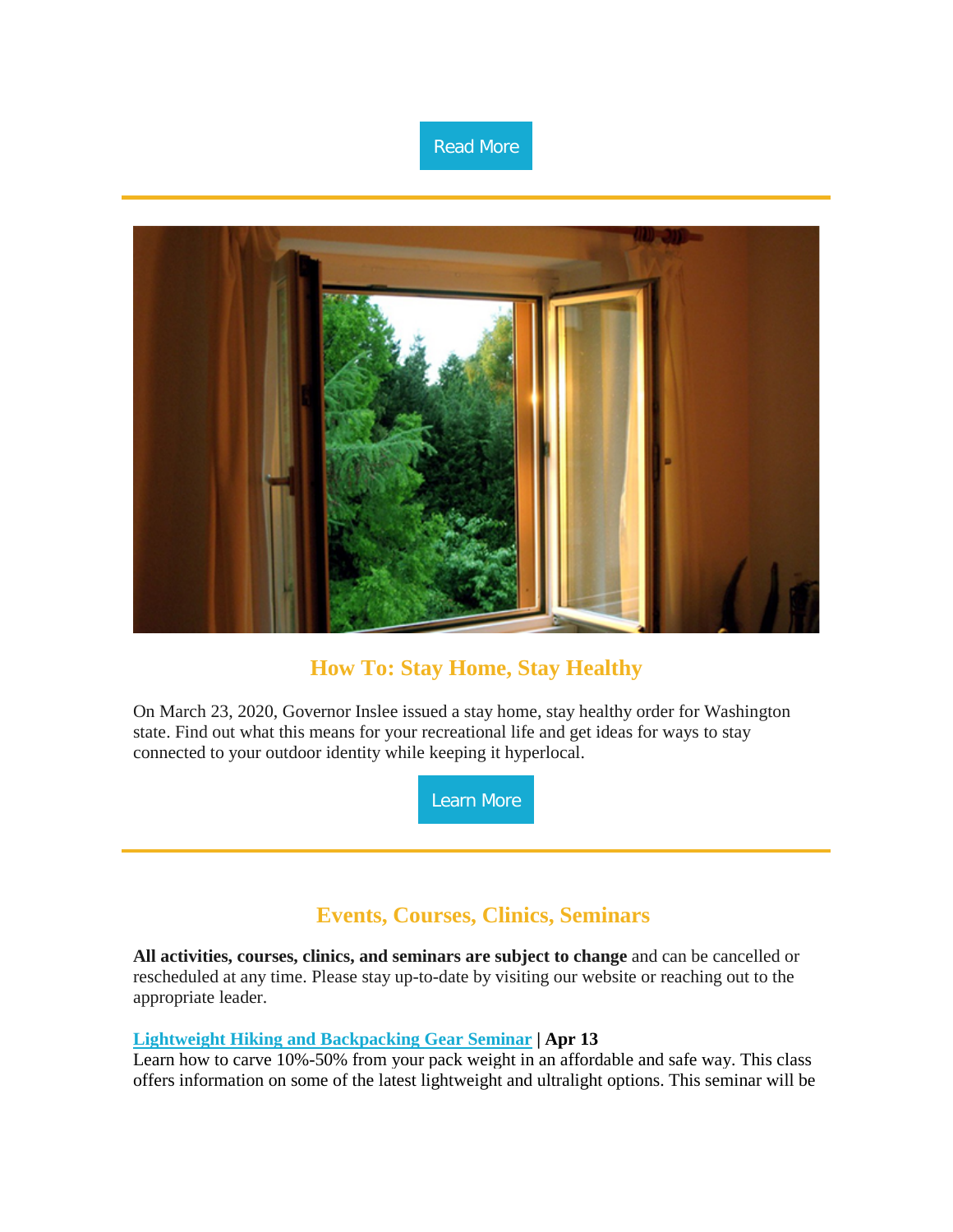conducted online using ZOOM video conferencing software.

#### **[Breaking the Halo](https://nam11.safelinks.protection.outlook.com/?url=https%3A%2F%2Fcl.s7.exct.net%2F%3Fqs%3D2575a30ead1d85ebfeabf07f2218046f839fe1568d8796a57079afb79f653398b1df00f85ca795cad4be909c928e6689f7e423cf46811b36&data=02%7C01%7C%7Cae2139babc8142f5cd6508d7c361206d%7C84df9e7fe9f640afb435aaaaaaaaaaaa%7C1%7C0%7C637192694228006270&sdata=hf85em7U0juk9%2FdqVKcp3TnWNvgFkyILDkPjOe1utdg%3D&reserved=0) | Apr 27**

Join us at this evening seminar with Katja Hurt on confronting complacency, assumptions, and communication breakdowns between climbing students and instructors. Following the death of a climbing student in 2018 (on a non-Mountaineers climb), Katja Hurt and a small group of climbers uncovered several contributing errors - including the need to better prepare and empower students to confront heuristic traps. Katja's experience as a facilitator and speaker weaves together the story of the incident, personal anecdotes, and life-changing lessons that will inspire current and future leaders to "break every halo they see."

#### **[Navigation and Digital Trip Planning](https://www.mountaineers.org/locations-lodges/foothills-branch/committees/foothills-navigation-committee/course-templates/digital-navigation-and-trip-planning-foothills-1/digital-navigation-and-trip-planning-foothills-2020) | Wednesdays Apr 29-Jun 17**

Learn to plan your trip and navigate using the latest digital tools in this series of evening interactive webinars.

#### **[Introduction to Frontcountry Trail Running course](https://www.mountaineers.org/locations-lodges/foothills-branch/committees/foothills-branch-trail-running-committee/course-templates/introduction-to-trail-running-frontcountry-foothills/introduction-to-trail-running-frontcountry-2020) | May 7-Jun 18**

Get started trail running this spring and kick-start your fitness for summer adventures by learning the basics of trail running. Due to the ongoing COVID-19 situation, this course has been rescheduled from its original April 14-May 7 timeframe – it will now start on May 7 with an online evening webinar. Participants must complete at least four trail runs. Trail runs are offered every Thursday evening during the course. Registration closes May 1.

#### **["Staying Found" On-Trail Navigation for Hikers and Backpackers](https://www.mountaineers.org/locations-lodges/foothills-branch/committees/foothills-navigation-committee/seminars-clinics/staying-found-basic-navigation-for-hikers-and-backpackers-tradition-plateau-interpretive-shelter-1) | May 16**

Join us for a hands-on field day (including a lecture and a 4-6 mile hike on Tiger Mountain) focused on learning and practicing key skills. Learn how to maintain an ongoing awareness of where you are and how to find yourself if you get lost, on even the most complicated trail system.

### **Trail Running [Leader Seminar](https://www.mountaineers.org/locations-lodges/foothills-branch/committees/foothills-branch-trail-running-committee/seminars-clinics/trail-running-leader-seminar-online-classroom) | May 19**

This online seminar provides experienced trail runners with information to help them become effective leaders for The Mountaineers. We welcome anyone interested in learning more about becoming a trail running leader.

#### **[Tips and Tricks for Women Hikers and Backpackers](https://www.mountaineers.org/locations-lodges/foothills-branch/committees/foothills-hiking-backpacking/foothills-backpacking-committee/seminars-clinics/tips-and-tricks-for-women-hikers-and-backpackers-mountaineers-seattle-program-center-3) | May 21**

Join long-time backpacker and all-around adventurer Teresa Hagerty for this discussion of women-specific tips for gear, hygiene, and traveling safely and responsibly. This event is tailored for those who are familiar with the basics of backpacking. Teens are welcome!

#### **[Conditioning for Hiking and Backpacking Level II](https://nam11.safelinks.protection.outlook.com/?url=https%3A%2F%2Fcl.s7.exct.net%2F%3Fqs%3D2575a30ead1d85eba7fbbfd75fb433a834cdec6a42235b71294d2dc41be273778d4371ce84c6201487477b3c4397c375d21174d8a52a1a1f&data=02%7C01%7C%7Cae2139babc8142f5cd6508d7c361206d%7C84df9e7fe9f640afb435aaaaaaaaaaaa%7C1%7C0%7C637192694228046247&sdata=q%2BMDr3TLNQr4S7OR6NZxKsrRTTeXtNmmHizrxKee0kA%3D&reserved=0) | May 26 – Oct 31**

This course was rescheduled and now combines the Level 1 and Level II material into a single course. The goal of this multi-week series is to help participants gain mobility, stability, strength, and the endurance needed to hike and backpack with ease injury-free. The course includes indoor instruction on hiking-specific exercises and development of a personal training plan, followed by outdoor training sessions in local parks where you'll practice the exercises and do hill-interval training on trails. Led by certified trekking trainer Sheri Goodwin of Transformational Journeys!

#### **[Adventure Wellness Weekend](https://nam11.safelinks.protection.outlook.com/?url=https%3A%2F%2Fcl.s7.exct.net%2F%3Fqs%3D2575a30ead1d85eb51cc685284f8815e9c73631726b9fdd8d2759dfaab53468fca8cbeecd256dac095dbbd1553ffedeeea51ea8cabd78014&data=02%7C01%7C%7Cae2139babc8142f5cd6508d7c361206d%7C84df9e7fe9f640afb435aaaaaaaaaaaa%7C1%7C0%7C637192694228006270&sdata=jEB5%2BF%2FJcpV1B8wDyVjrkIKkf751MZ7O4DW7GQ5DZvM%3D&reserved=0) | Jun 5-7**

This weekend at Meany Lodge offers a multitude of outdoor activities designed to allow